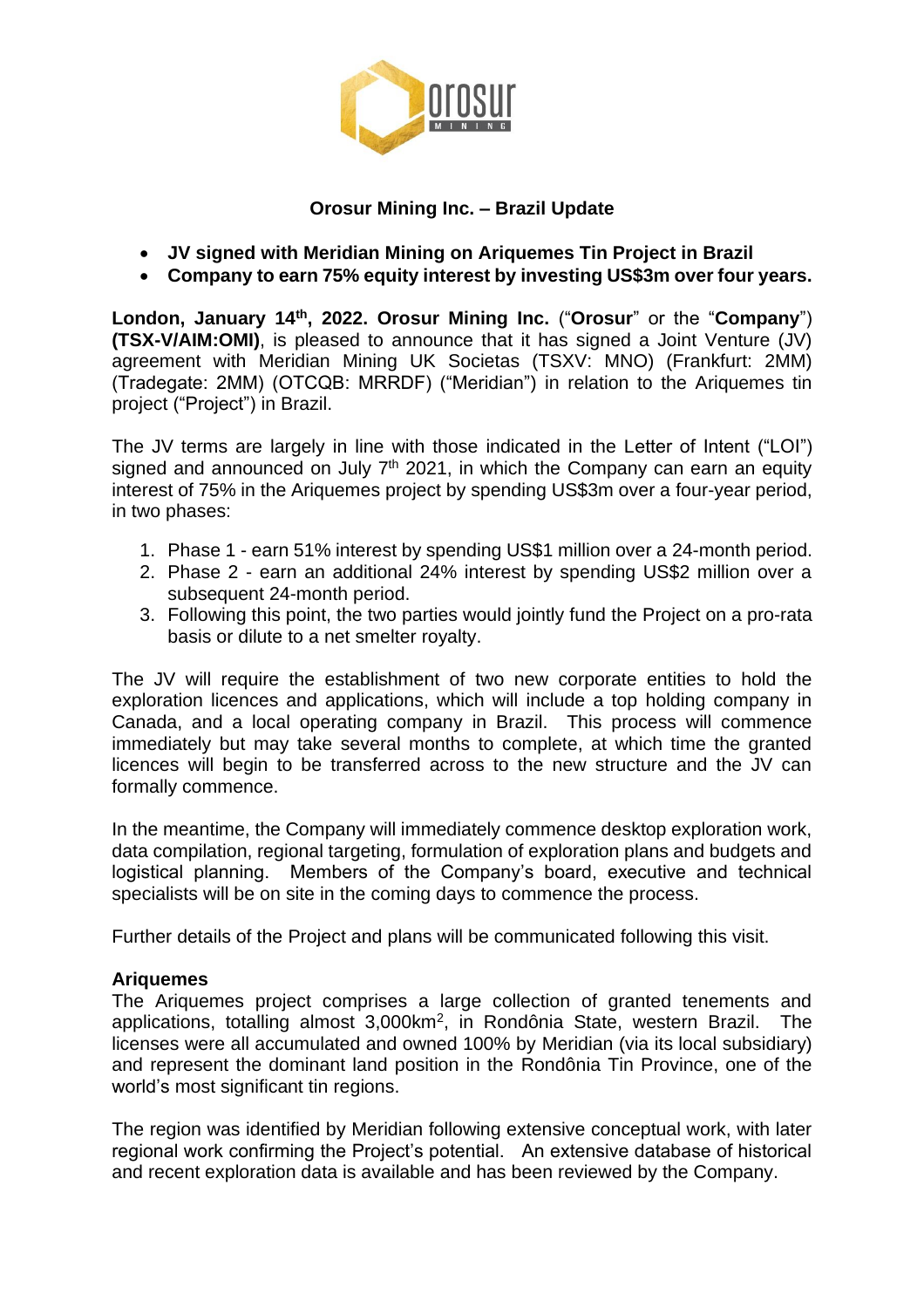The Company has approximately US\$5 million cash on its balance sheet and is therefore well placed to fund the initial works from its existing resources.

#### **Orosur CEO Brad George commented:**

"We are excited to have finally completed this agreement. With Anza handed over and Covid finally abating, the ability to move to a new phase of work for the Company is something we have been anticipating for some time.

"Ariquemes represents a tremendous opportunity with a huge land holding in a proven district, for one of the sector's most important, and yet overlooked commodities."

### **For further information, please contact:**

### **Orosur Mining Inc**

Louis Castro, Chairman, Brad George, CEO info@orosur.ca Tel: +1 (778) 373-0100

### **SP Angel Corporate Finance LLP – Nomad & Joint Broker**

Jeff Keating / Caroline Rowe Tel: +44 (0) 20 3 470 0470

## **Turner Pope Investments (TPI) Ltd** – **Joint Broker**

Andy Thacker JamesPope Tel: +44 (0)20 3657 0050

#### **Flagstaff Strategic and Investor Communications**

Tim Thompson Mark Edwards Fergus Mellon Tel: +44 (0) 207 129 1474 [orosur@flagstaffcomms.com](mailto:orosur@flagstaffcomms.com)

*The information contained within this announcement is deemed by the Company to constitute inside information as stipulated under the Market Abuse Regulations (EU) No. 596/2014 ('MAR') which has been incorporated into UK law by the European Union (Withdrawal) Act 2018. Upon the publication of this announcement via Regulatory Information Service ('RIS'), this inside information is now considered to be in the public domain.*

#### **About Orosur Mining Inc.**

Orosur Mining Inc. (TSX-V: OMI; AIM: OMI) is a minerals explorer and developer focused on identifying and advancing projects in South America. The Company currently operates in Colombia, Brazil and Uruguay.

#### **Forward Looking Statements**

All statements, other than statements of historical fact, contained in this news release constitute "forward looking statements" within the meaning of applicable securities laws, including but not limited to the "safe harbour"